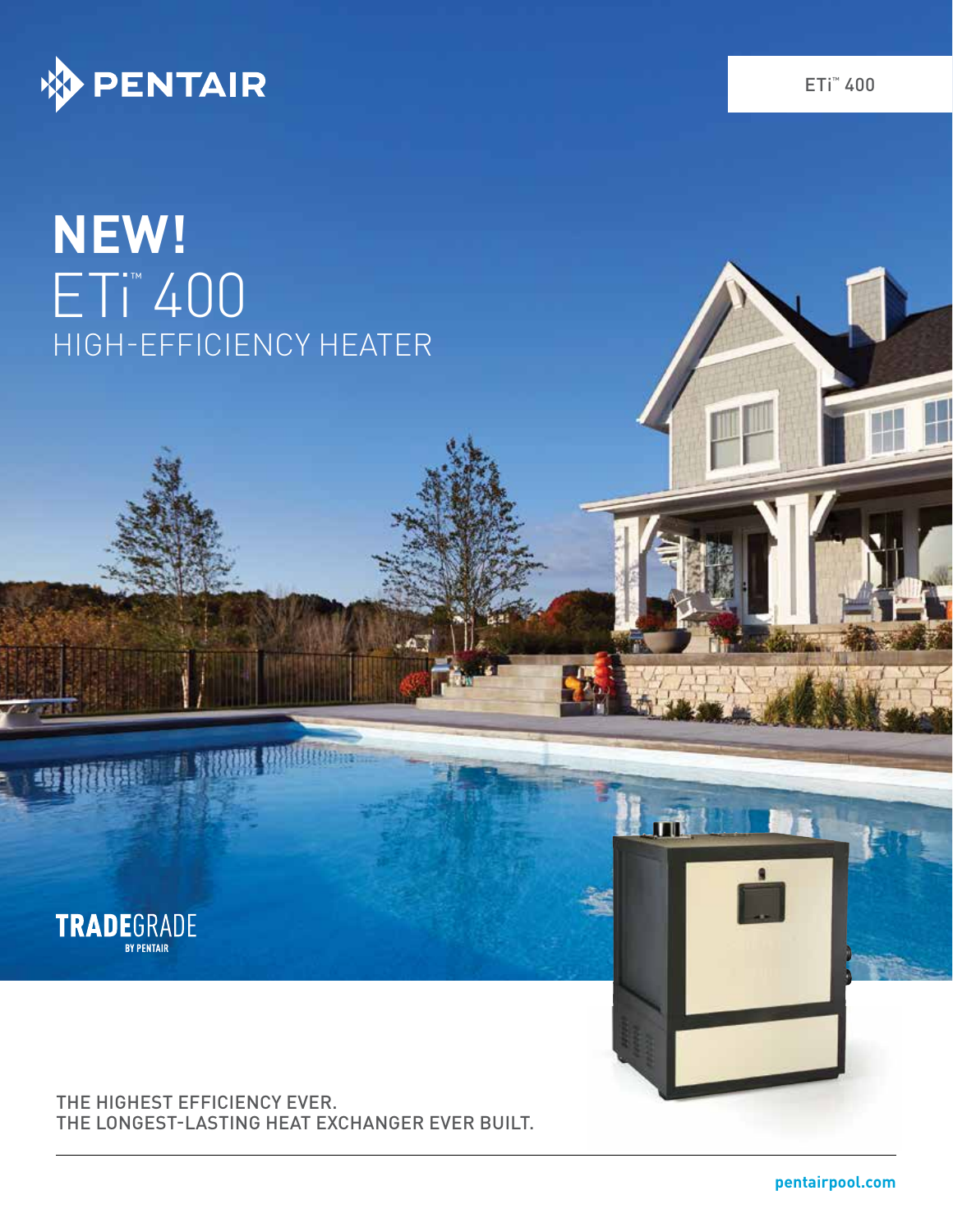# **More staying power. More saving power.**

## INTRODUCING THE TITANTOUGH™ DIRECT-FIRE TITANIUM HEAT EXCHANGER FOR UNMATCHED DURABILITY AND EFFICIENCY.

The new ETi™ 400 High-Efficiency Heater brings you the TitanTough Heat Exchanger, the longest-lasting heat exchanger ever built. It's the first direct-fire heat exchanger in the industry with titanium ASME-certified construction. And, it's designed to stand up to the harshest water conditions.

The TitanTough heat exchanger leads to another first: 96% thermal efficiency, the highest of any pool heater. So, you heat your pool for less and reduce emissions—all in a heater that's ultra quiet in operation and easy to install, both indoors and out.



## **The highest corrosion resistance ever built into a gas-fired pool heat exchanger**

ASME-certified pure titanium direct-fire heat exchanger.



**Incredible 96% energy efficiency** Extraordinarily efficient gas-fired heater gets more heat into pool water faster.



## **Convenient installation** Flexible venting options, left or right plumbing orientation and certified for indoor and outdoor installation.

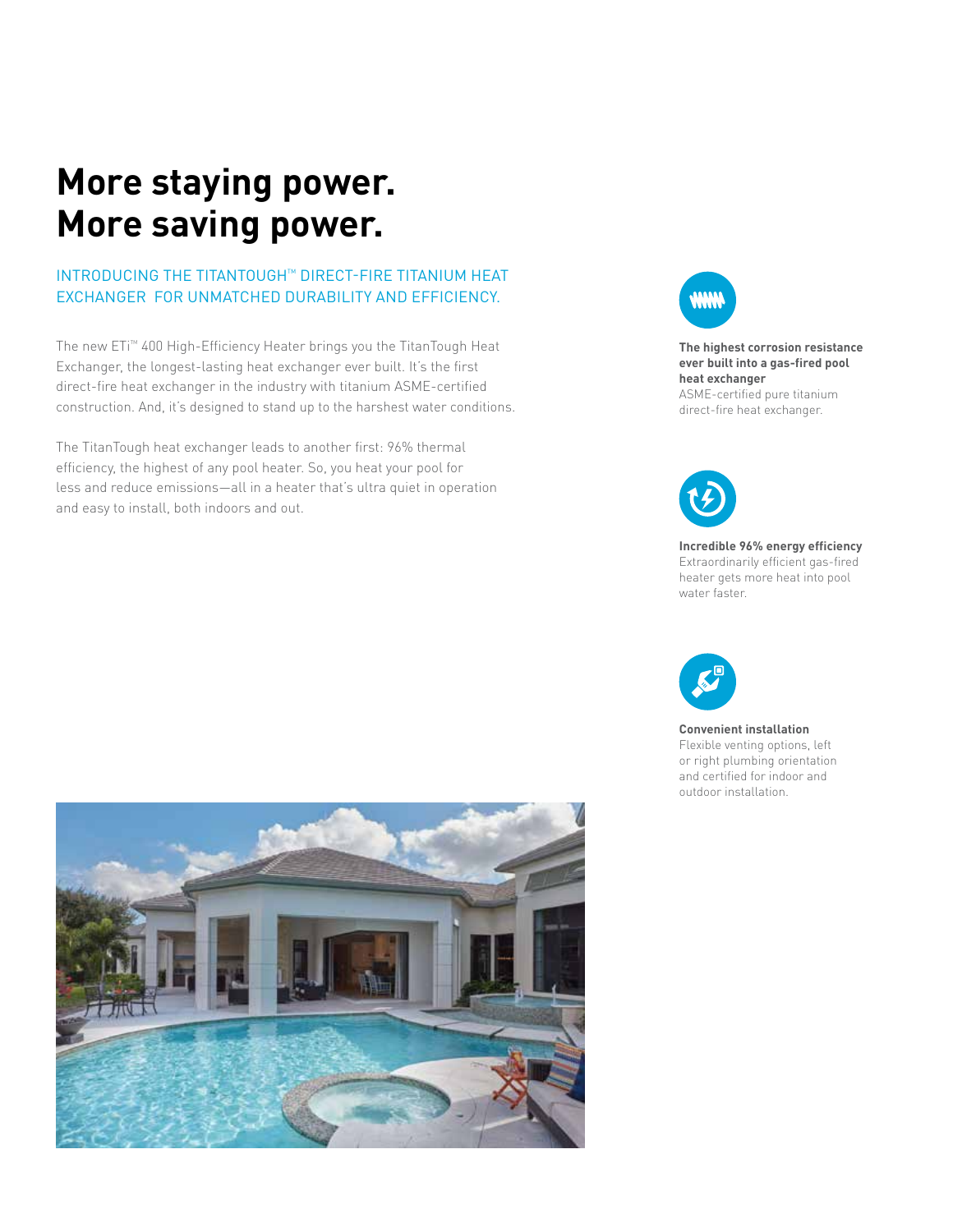

The TradeGrade family of products is exclusively made for and sold by the world's most demanding pool professionals.



#### **Easy to vent properly**

Fully sealed Category IV direct-air vent does not require large room openings for combustion air.

**Ultra-quiet operation** Great for you, great for your neighbors.

## **Install in left or right orientation**

Rotatable front door allows control pad to be rotated 180 degrees, so this heater can be plumbed on the right- or left-hand side.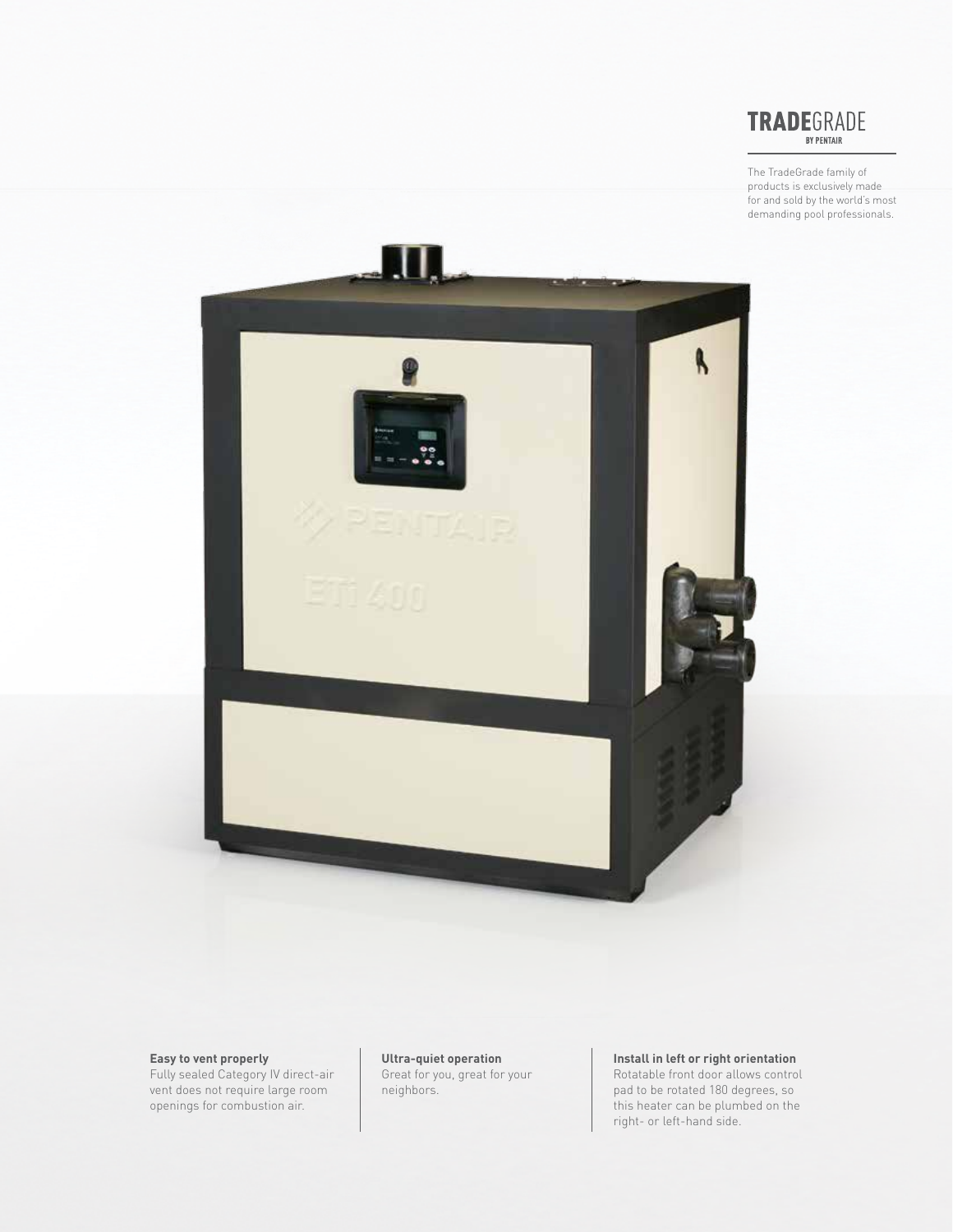# **A tougher metal for longer life.**

## PURE TITANIUM WITHSTANDS CONDITIONS THAT DEFEAT ORDINARY HEAT EXCHANGERS

The job of the heat exchanger is to capture the heat from burning gas and transfer it to your pool's water—the more efficiently, the better. But, the combination of operating heat and pool water chemistry can be tough on exchangers, leading to corrosion and failure.

That's why we made the ETi<sup>™</sup> 400 High-Efficiency Heater's direct-fire heat exchanger from pure titanium. It provides long life under extreme conditions.



**Rough conditions** High operating temperatures and pool water chemistry can be rough on conventional heat exchanger materials.



**Titanium: the right stuff for high temperatures** You'll find titanium in military jet engine afterburners.<sup>1</sup>

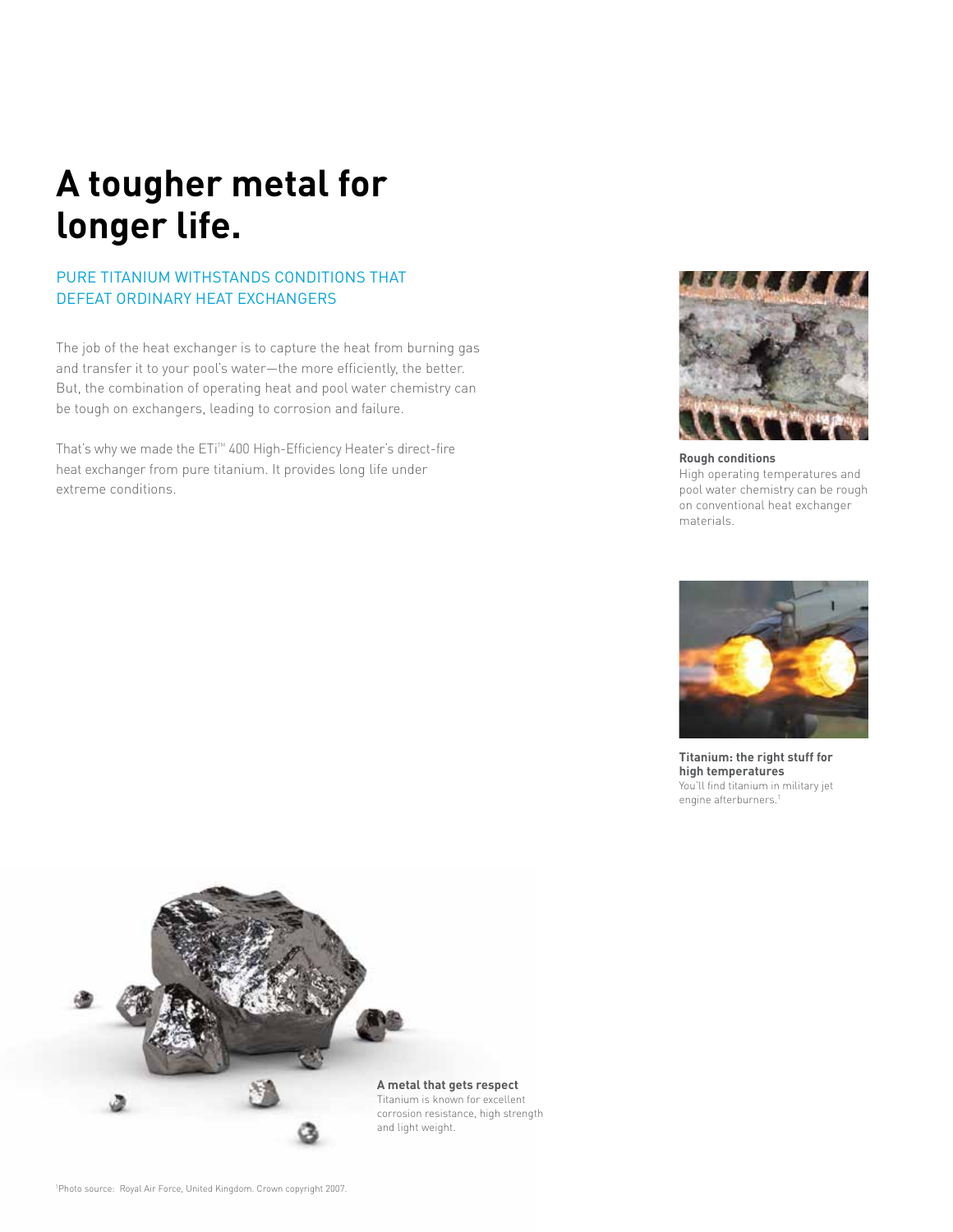## **The TitanTough**™ **Direct-Fire Heat Exchanger**

Pure titanium. Pure performance.

Stands up to the toughest conditions 1,800° F flame temperatures and pool

water chemistry are all in a day's work for titanium.

Design elements that boost durability and efficiency

No welds, crimps or joints that reduce corrosion resistance. Tubing is shaped for maximum flow and efficiency.

Industrial chemical processors lean on titanium When handling concentrated chlorine compounds, industrial processors rely on the corrosion resistance of titanium piping and heat exchangers.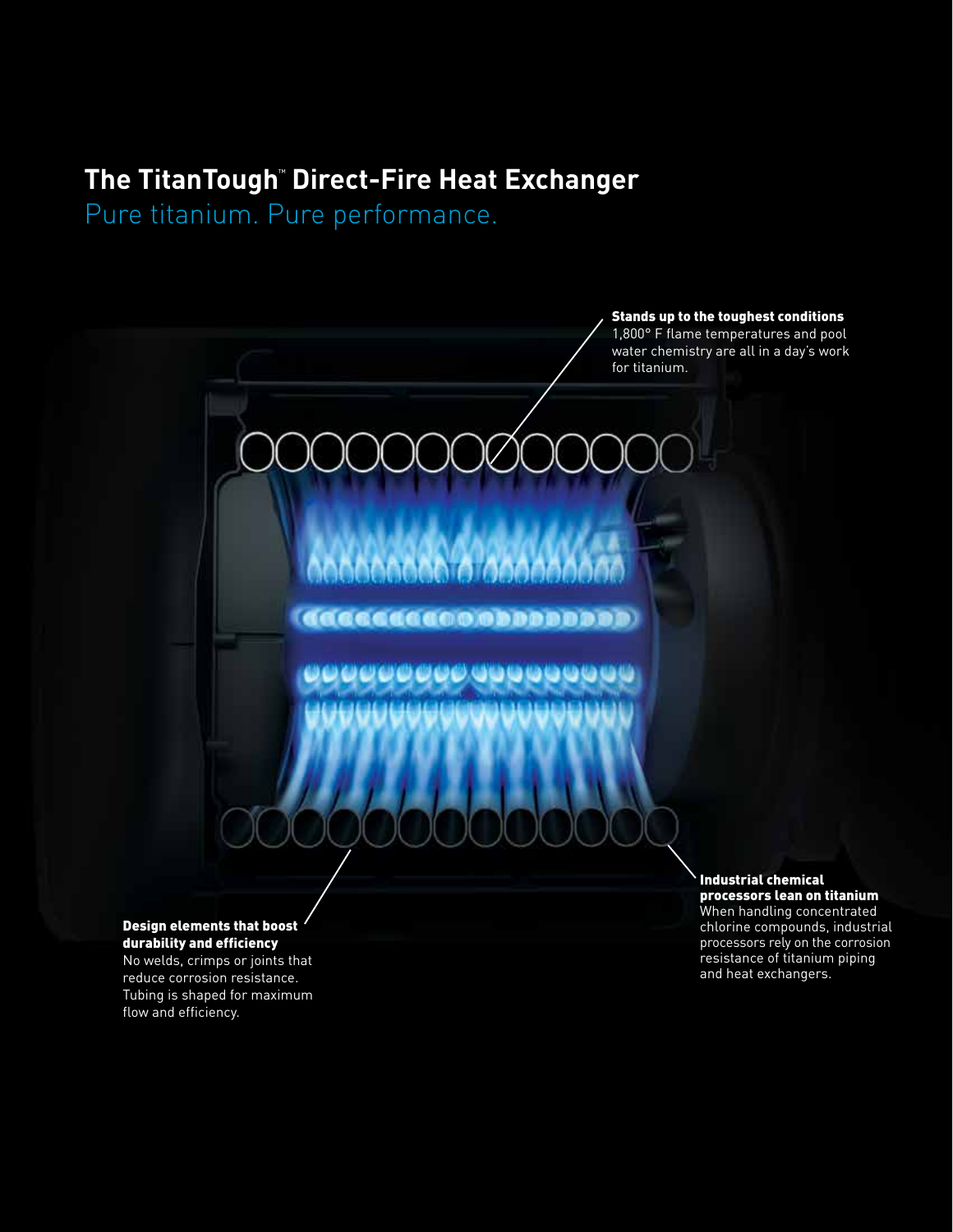# **96% thermal efficiency saves more in energy costs than any other pool heater.**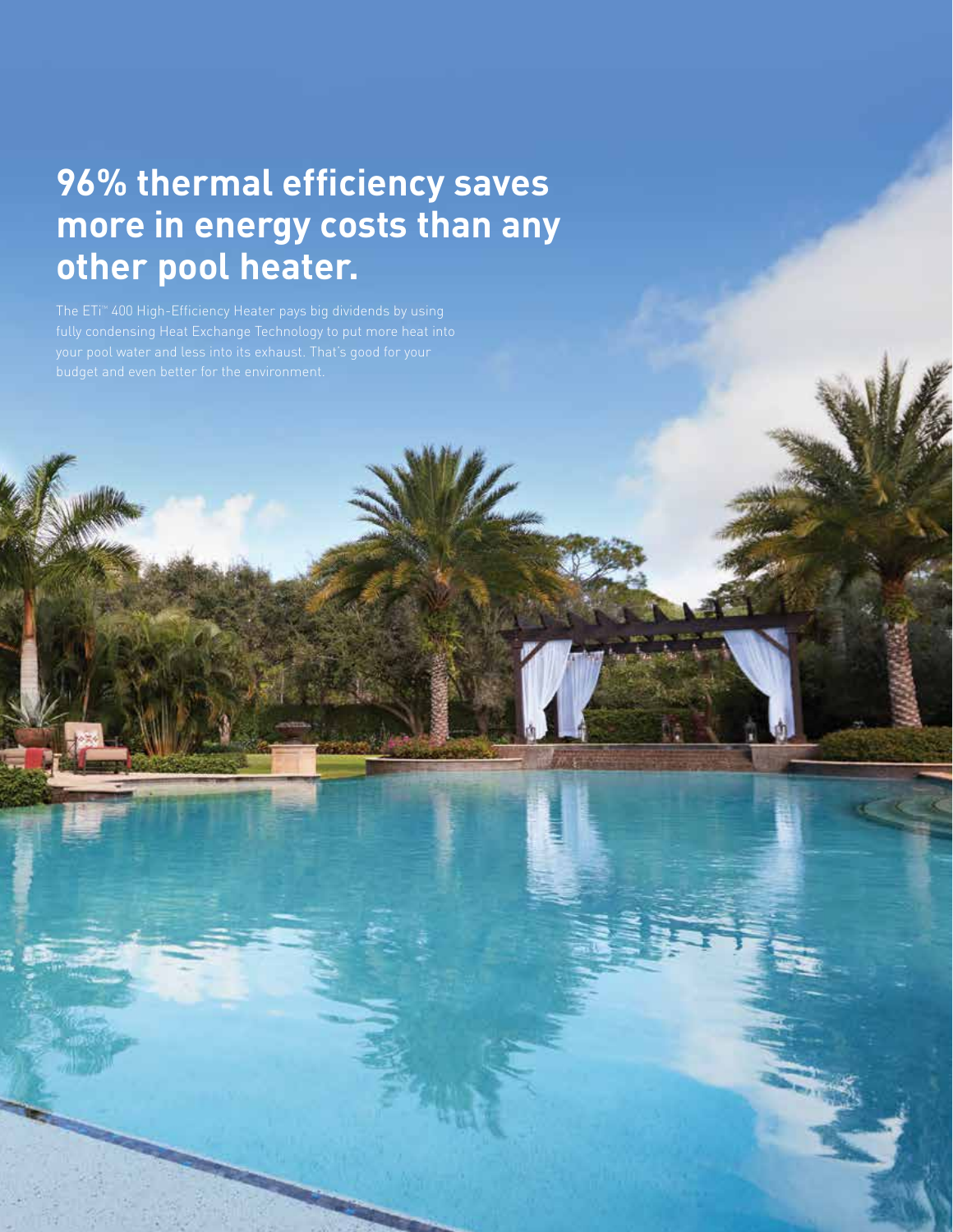## How much can you save with a 96% efficient heater?

## **SIGNIFICANT ENERGY COST SAVINGS EVERY YEAR2**

The ETi 400 heater operates far more efficiently, with less run time per day. The run-time reduction pays off, especially for larger pools.

## **25,000 GALLON POOL** AVERAGE ANNUAL SAVINGS



**50,000 GALLON POOL** AVERAGE ANNUAL SAVINGS



**75,000 GALLON POOL** AVERAGE ANNUAL SAVINGS



## **LOWER CO2 EMISSIONS3 TO REDUCE YOUR CARBON FOOTPRINT**

As the ETi 400 High-Efficiency Heater more effectively adds heat to your pool water, less CO<sub>2</sub> goes out the exhaust. Over a year heating a 75,000 gallon pool, the ETi 400 High Efficiency Heater will produce 9,699 fewer pounds of  $CO<sub>2</sub>$  than a conventional heater. That's almost equal to preventing the yearly emissions from a typical automobile.

### **25,000 GALLON POOL** CO<sub>2</sub> EMISSION REDUCTION (POUNDS)



**50,000 GALLON POOL** CO<sub>2</sub> EMISSION REDUCTION (POUNDS)



**75,000 GALLON POOL** CO2 EMISSION REDUCTION (POUNDS)



Average car  $CO<sub>2</sub>$  per year<sup>4</sup>: 10,440 lbs.

?Energy savings based on 30% heat loss per day from uncovered pool under moderate wind conditions and 65° F outside air temperature. Comparison shows energy savings for a 96% efficient<br>heater versus an 83% efficient heater heater versus an 83% efficient heater, based on six months per year of natural gas operation and natural gas cost of \$1.22 per 100,000 BTU.

 $^3$ CO<sub>2</sub> emission reduction based on 30% heat loss per day from uncovered pool under moderate wind conditions and 65° F outside air temperature. Comparison shows CO<sub>2</sub> emission reduction for a 96% efficient heater versus an 83% efficient heater, operating six months per year and based on an emission rate of 117 lbs. CO $_2$  per million BTU from natural gas combustion, per U.S. Energy Information Administration.

 $^4$ 2013 data: Average car emits 10,440 lbs. CO $_2$  per year, based on 11,346 annual miles and 21.6 mpg, per U.S. Environmental Protection Agency.